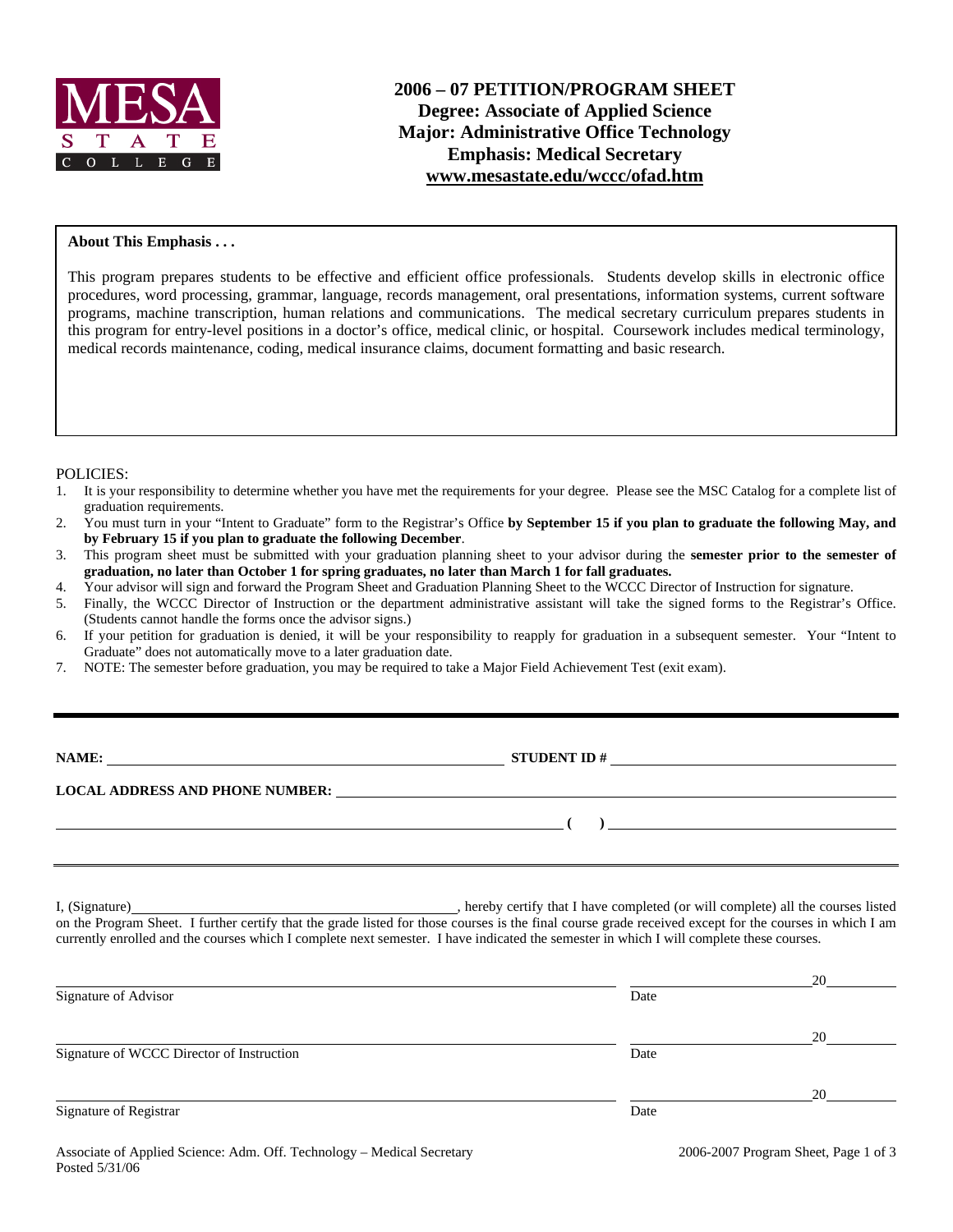- A cumulative grade point average of 2.0 or higher must be maintained for all courses taken and a "C" or better must be achieved in each course which comprises the area of emphasis or specialization for OFAD.
- It is recommended that students work closely with a faculty advisor when selecting appropriate courses and scheduling classes.

| <b>GENERAL EDUCATION</b> (18 Semester Hours)                 |                                                                                  |                                                                       |  |      |      |                                       |                                                              |     |        |             |      |      |           |
|--------------------------------------------------------------|----------------------------------------------------------------------------------|-----------------------------------------------------------------------|--|------|------|---------------------------------------|--------------------------------------------------------------|-----|--------|-------------|------|------|-----------|
| Course                                                       | <u>No.</u>                                                                       | Credit Grade                                                          |  | Term | Year | Trns/Subs                             | Course                                                       | No. | Credit | Grade       | Term | Year | Trns/Subs |
| <b>English</b> (6 semester hours)                            |                                                                                  |                                                                       |  |      |      |                                       | Social and Behavioral Science, Humanities or Selected Speech |     |        |             |      |      |           |
| <b>ENGL</b>                                                  | 111                                                                              | $\frac{3}{2}$ $\frac{1}{2}$ $\frac{1}{2}$ $\frac{1}{2}$ $\frac{1}{2}$ |  |      |      |                                       | <b>Courses</b> (6 semester hours)                            |     |        |             |      |      |           |
| ENGL                                                         |                                                                                  | $112 \t 3$                                                            |  |      |      |                                       |                                                              |     |        |             |      |      |           |
|                                                              |                                                                                  |                                                                       |  |      |      |                                       |                                                              |     |        |             |      |      |           |
| <b>Mathematics - MATH 113 or UTEC 107 (4 semester hours)</b> |                                                                                  |                                                                       |  |      |      | <b>Kinesiology</b> (2 semester hours) |                                                              |     |        |             |      |      |           |
|                                                              |                                                                                  | $\overline{4}$                                                        |  |      |      |                                       | <b>KINE/HPWA</b>                                             | 100 |        | $\mathbf 1$ |      |      |           |
|                                                              |                                                                                  |                                                                       |  |      |      |                                       | <b>KINA/HPWE</b>                                             |     |        |             |      |      |           |
|                                                              | See the M.S.C. catalog for the list of approved KINA/HPWE/Selected DANC courses. |                                                                       |  |      |      |                                       |                                                              |     |        |             |      |      |           |

#### **Associate of Applied Science: Administrative Office Technology – Medical Secretary Course Requirements** (50 Semester Hours)

| Course      | No.        | Credit                    | Grade | Term                                         | Year | Trns/Subs | Course      | <u>No.</u> | Credit                  | Grade                                                   | Term | Year | Trns/Subs |
|-------------|------------|---------------------------|-------|----------------------------------------------|------|-----------|-------------|------------|-------------------------|---------------------------------------------------------|------|------|-----------|
| <b>BIOL</b> | <u>209</u> | $\overline{\mathbf{3}}$   |       | <u> 1999 - Jan Barnett, fransk politik (</u> |      |           | <b>OFAD</b> | <u>202</u> |                         | $\frac{3}{2}$ $\frac{1}{2}$ $\frac{1}{2}$ $\frac{1}{2}$ |      |      |           |
| <b>BIOL</b> | 209L       |                           |       |                                              |      |           | <b>OFAD</b> | $-203$     |                         |                                                         |      |      |           |
| <b>BUGB</b> | 211        | 3                         |       |                                              |      |           | <b>OFAD</b> | 221        | $\frac{3}{2}$           |                                                         |      |      |           |
| <b>BUGB</b> | 231        | $\overline{\phantom{0}3}$ |       |                                              |      |           | <b>OFAD</b> | 248        | $\frac{3}{2}$           | the control of the control of the control of            |      |      |           |
| <b>CISB</b> | 101        | $\frac{3}{2}$             |       |                                              |      |           | <b>OFAD</b> | $-249$     | $\frac{3}{2}$           |                                                         |      |      |           |
| <b>MANG</b> | 121        | $\overline{\mathbf{3}}$   |       |                                              |      |           | <b>OFAD</b> | $-253$     | $\overline{\mathbf{3}}$ |                                                         |      |      |           |
| <b>OFAD</b> | 101        | $\overline{\mathbf{3}}$   |       |                                              |      |           | <b>OFAD</b> | 266        |                         | $\frac{3}{2}$ $\frac{1}{2}$ $\frac{1}{2}$               |      |      |           |
| <b>OFAD</b> | 147        |                           |       |                                              |      |           | <b>OFAD</b> | 293        | $\frac{3}{2}$           |                                                         |      |      |           |
| OFAD        | 153        | 3                         |       |                                              |      |           | <b>PSYC</b> | 233        | 3                       |                                                         |      |      |           |
|             |            |                           |       |                                              |      |           |             |            |                         |                                                         |      |      |           |

#### **GENERAL EDUCATION** (18 Semester Hours)

**English – 6** Semester Hours ENGL 111 **and** ENGL 112

**Mathematics – 4** semester hours UTEC 107 or MATH 113

**Social and Behavioral Science, Humanities, or Selected Speech Courses – 6** semester hours (See current MSC catalog for the approved list of courses that fulfill this requirement.)

**Kinesiology – 2** semester hours KINE/HPWA 100 and one KINA/HPWE/Selected DANC courses